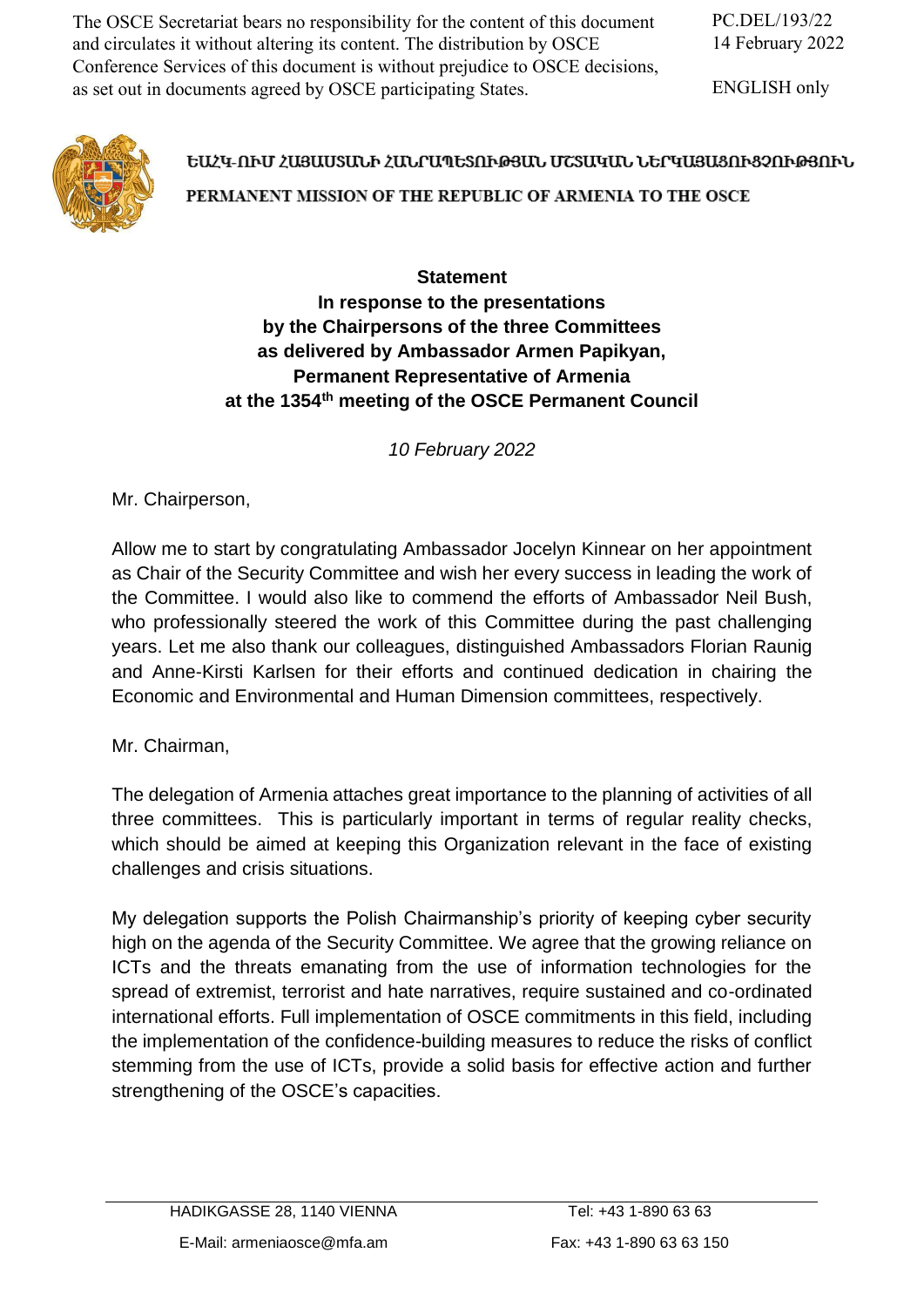Illicit financial flows, such as money laundering, financing of terrorism and corruption, also pose a serious threat to security in the OSCE area, therefore we very much welcome the inclusion of this topic into the agenda of the Security Committee. We appreciate in particular a separate discussion on the issue of corruption and its links with transnational organized crime. As you know, corruption is a multifaceted problem and manifests itself in many ways, including as a means of funding and sponsoring the transnational organized crime.

Against the backdrop of the instrumentalization of foreign terrorist fighters in the OSCE area of responsibility, we continue to believe that countering terrorism, including the phenomenon of foreign terrorist fighters, should be high on the agenda of the Security Committee. Any activities in this area should be aimed at implementing and strengthening agreed commitments, rather than undermining them.

## Mr. Chairman,

My delegation supports the work plan as proposed by Ambassador Raunig, Chair of the OSCE Environmental and Economic Committee, in close consultation with the Polish Chairmanship. We hope that the proposed work plan will help unlock the potential of the OSCE's economic and environmental dimension and will contribute to building trust and confidence among participating States through equal and nondiscriminatory partnership.

We also hope that the selected topic of the 30<sup>th</sup> OSCE Economic and Environmental Forum, namely "Promoting security and stability in the OSCE area through sustainable economic recovery from the COVID-19 pandemic", will help identify effective recipes for our struggling economies during the times of the COVID-19 pandemic. As for the planned events for the economic and environmental dimension of the OSCE, I would like to draw special attention of the Chairman of the Committee and the OSCE Chairmanship to the issue of selection of keynote speakers. While fully recognizing the right of each participating State to nominate any speaker capable of addressing the topics of our deliberations, we nevertheless believe that having the same speakers on the same recurring topics for two or three consecutive years brings no added value to our deliberations or to this Organization.

## Mr. Chairperson,

Let me also thank Ambassador Karlsen for sharing with us the work plan of the Human Dimension Committee. We expect that the topics, such as international humanitarian law, prevention of torture, hate crime and hate speech, issues related to civil, political, economic and cultural rights will be high on the agenda of the Committee. Similarly, violations of human rights and fundamental freedoms must continue to remain at the focus of the Committee as they have direct implications for security in our region, given that at least some of the conflicts in the OSCE region are, in one way or another, the result of disrespect, violation and violent suppression of human rights and fundamental freedoms. We also appreciate the tireless efforts of the Polish Chairmanship aimed at